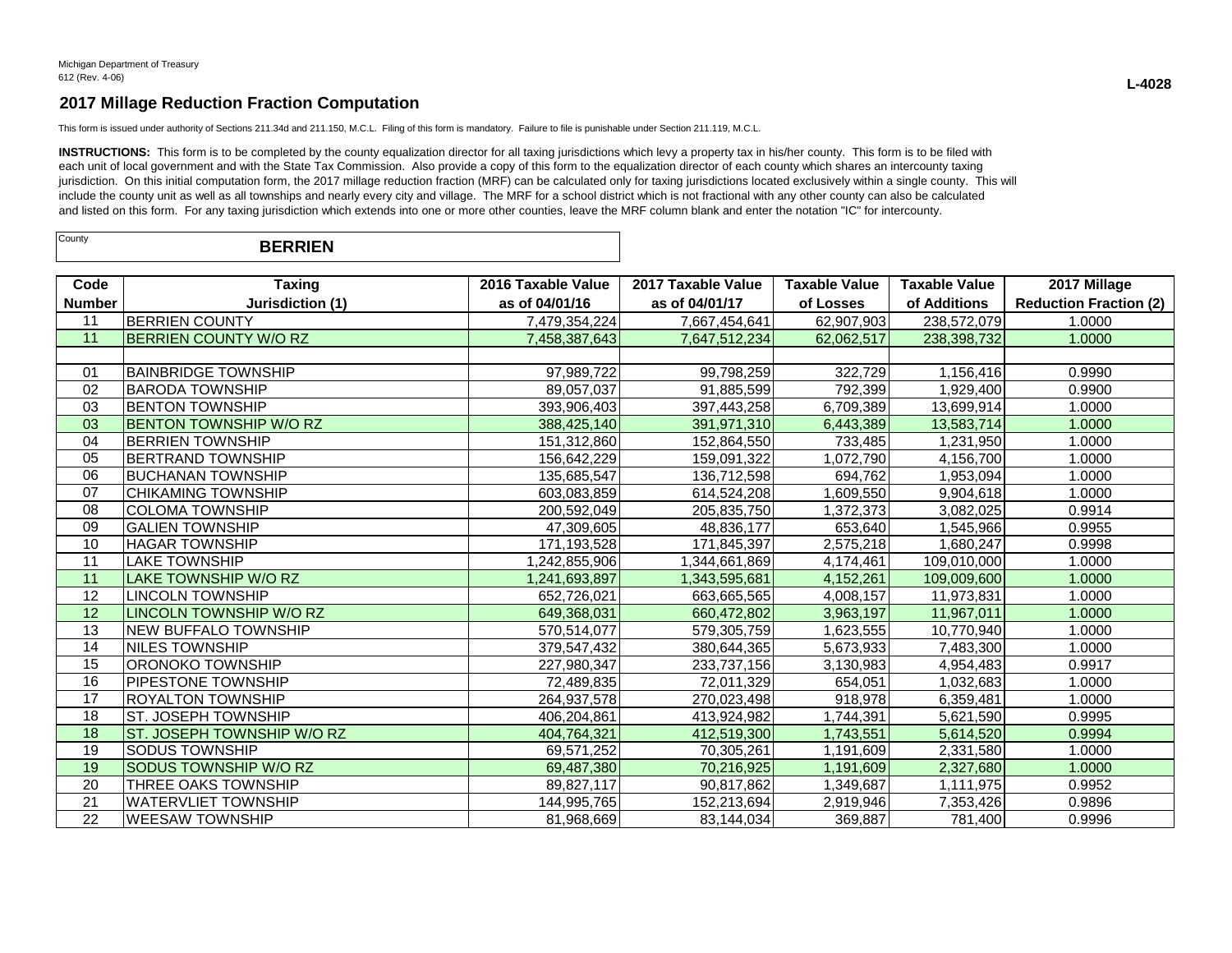This form is issued under authority of Sections 211.34d and 211.150, M.C.L. Filing of this form is mandatory. Failure to file is punishable under Section 211.119, M.C.L.

INSTRUCTIONS: This form is to be completed by the county equalization director for all taxing jurisdictions which levy a property tax in his/her county. This form is to be filed with each unit of local government and with the State Tax Commission. Also provide a copy of this form to the equalization director of each county which shares an intercounty taxing jurisdiction. On this initial computation form, the 2017 millage reduction fraction (MRF) can be calculated only for taxing jurisdictions located exclusively within a single county. This will include the county unit as well as all townships and nearly every city and village. The MRF for a school district which is not fractional with any other county can also be calculated and listed on this form. For any taxing jurisdiction which extends into one or more other counties, leave the MRF column blank and enter the notation "IC" for intercounty.

| Code          | <b>Taxing</b>                    | 2016 Taxable Value | 2017 Taxable Value | <b>Taxable Value</b> | <b>Taxable Value</b> | 2017 Millage                  |  |  |
|---------------|----------------------------------|--------------------|--------------------|----------------------|----------------------|-------------------------------|--|--|
| <b>Number</b> | Jurisdiction (1)                 | as of 04/01/16     | as of 04/01/17     | of Losses            | of Additions         | <b>Reduction Fraction (2)</b> |  |  |
|               |                                  |                    |                    |                      |                      |                               |  |  |
| 50            | <b>BENTON HARBOR CITY</b>        | 125,353,169        | 118,162,507        | 6,483,681            | 8,318,517            | 1.0000                        |  |  |
| 50            | <b>BENTON HARBOR CITY W/O RZ</b> | 123,105,076        | 116,027,517        | 6,477,141            | 8,308,697            | 1.0000                        |  |  |
| 56            | <b>BRIDGMAN CITY</b>             | 102,649,476        | 104,325,357        | 1,594,509            | 1,778,415            | 0.9943                        |  |  |
| 56            | <b>BRIDGMAN CITY W/O RZ</b>      | 102,129,922        | 103,834,257        | 1,594,509            | 1,778,415            | 0.9940                        |  |  |
| 58            | <b>BUCHANAN CITY</b>             | 85,380,824         | 85,874,433         | 1,766,859            | 1,882,890            | 1.0000                        |  |  |
| 60            | <b>COLOMA CITY</b>               | 33,624,078         | 34,128,723         | 321,524              | 774,468              | 1.0000                        |  |  |
| 60            | <b>COLOMA CITY W/O RZ</b>        | 33,440,178         | 34,002,397         | 262,824              | 774,468              | 1.0000                        |  |  |
| 62            | <b>NEW BUFFALO CITY</b>          | 219,576,356        | 224,808,880        | 584,841              | 2,684,817            | 0.9948                        |  |  |
| 70            | NILES CITY                       | 188,009,707        | 185,156,805        | 2,887,795            | 3,010,790            | IC.                           |  |  |
| 76            | ST. JOSEPH CITY                  | 446,058,125        | 454,604,354        | 4,232,914            | 10,771,663           | 1.0000                        |  |  |
| 76            | ST. JOSEPH CITY W/O RZ           | 439,568,765        | 448,639,280        | 3,786,768            | 10,742,526           | 1.0000                        |  |  |
| 78            | <b>WATERVLIET CITY</b>           | 28,310,790         | 27,101,090         | 739,807              | 225,500              | 1.0000                        |  |  |
|               |                                  |                    |                    |                      |                      |                               |  |  |
| 30            | <b>BARODA VILLAGE</b>            | 16,419,408         | 17,290,813         | 278,000              | 907,800              | 0.9941                        |  |  |
| 32            | <b>BERRIEN SPRINGS VILLAGE</b>   | 43,453,418         | 44,212,912         | ,481,011             | 1,251,500            | 0.9858                        |  |  |
| 34            | <b>EAU CLAIRE VILLAGE</b>        | 11,209,236         | 10,865,425         | 299,030              | 54,118               | 1.0000                        |  |  |
| 37            | <b>GALIEN VILLAGE</b>            | 8,732,613          | 8,442,520          | 371,387              | 79,351               | 1.0000                        |  |  |
| 39            | <b>GRAND BEACH VILLAGE</b>       | 124,991,478        | 126,984,630        | 28,000               | 2,996,620            | 1.0000                        |  |  |
| 41            | <b>MICHIANA VILLAGE</b>          | 70,274,161         | 70,370,216         | 187,413              | 228,450              | 1.0000                        |  |  |
| 43            | SHOREHAM VILLAGE                 | 58,851,196         | 60,682,101         | 16,596               | 901,070              | 0.9930                        |  |  |
| 45            | STEVENSVILLE VILLAGE             | 40,040,114         | 40,414,123         | 1,234,986            | 2,083,480            | 1.0000                        |  |  |
| 45            | STEVENSVILLE VILLAGE W/O RZ      | 39,234,054         | 39,666,977         | 1,219,026            | 2,083,480            | 1.0000                        |  |  |
| 47            | THREE OAKS VILLAGE               | 37,732,450         | 38,538,526         | 705,793              | 731,221              | 0.9882                        |  |  |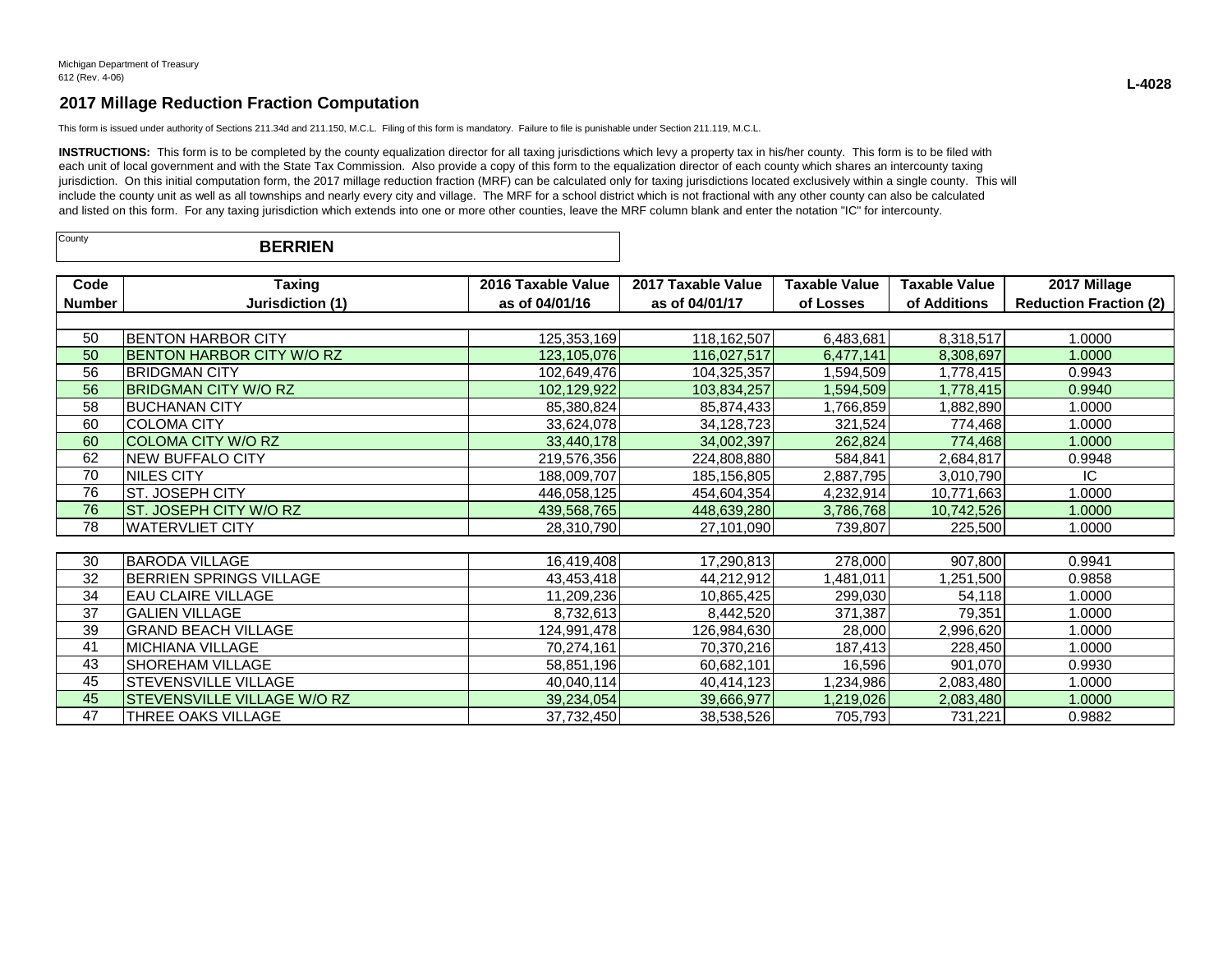This form is issued under authority of Sections 211.34d and 211.150, M.C.L. Filing of this form is mandatory. Failure to file is punishable under Section 211.119, M.C.L.

INSTRUCTIONS: This form is to be completed by the county equalization director for all taxing jurisdictions which levy a property tax in his/her county. This form is to be filed with each unit of local government and with the State Tax Commission. Also provide a copy of this form to the equalization director of each county which shares an intercounty taxing jurisdiction. On this initial computation form, the 2017 millage reduction fraction (MRF) can be calculated only for taxing jurisdictions located exclusively within a single county. This will include the county unit as well as all townships and nearly every city and village. The MRF for a school district which is not fractional with any other county can also be calculated and listed on this form. For any taxing jurisdiction which extends into one or more other counties, leave the MRF column blank and enter the notation "IC" for intercounty.

| County | <b>BERRIEN</b> |
|--------|----------------|
|--------|----------------|

| Jode          | raxino       | 2016<br>Value<br><b>Faxable</b> | 2017<br>.<br><b>Taxable</b><br>Value | Value<br><b>Taxable</b> | Value<br><b>Taxable</b> | 2017 Millage                    |
|---------------|--------------|---------------------------------|--------------------------------------|-------------------------|-------------------------|---------------------------------|
| <b>Number</b> | Jurisdiction | 04/01/1<br>. .                  | 04/01/                               | _osses                  | <b>Additions</b><br>от  | $\sim$<br>setier<br>Peduction L |

(1) See "New Instructions for Local School Districts" contained in the instructions for L-4025.

(2) If this calculation results in a number greater than 1.0000, enter 1.0000.

| 111010 BENTON HARBOR SCHOOLS--ALL               | 704,253,793   | 702,139,767   | 15,226,279 | 24,975,271  | 1.0000                |
|-------------------------------------------------|---------------|---------------|------------|-------------|-----------------------|
| 11010 BENTON HARBOR SCHOOLS--ALL W/O RZ         | 696,440,565   | 694,444,493   | 14,953,739 | 24,845,351  | 1.0000                |
| 11240 BERRIEN SPRINGS SCHOOLS--ALL              | 349,578,998   | 356,566,849   | 3,846,776  | 6,082,946   | 0.9953                |
| 11210 BRANDYWINE SCHOOLS--ALL                   | 201,511,293   | 201,282,204   | 3,520,016  | 4,980,300   | IC.                   |
| 111340 BRIDGMAN SCHOOLS--ALL                    | 328,167,242   | 1,430,747,958 | 5,928,096  | 110,436,045 | 1.0000                |
| 11340 BRIDGMAN SCHOOLS--ALL W/O RZ              | 1,326,485,679 | 1,429,190,670 | 5,905,896  | 110,435,645 | 1.0000                |
| 11310 BUCHANAN SCHOOLS--ALL                     | 359,814,651   | 365,100,633   | 2,784,651  | 8,425,490   | 1.0000                |
| l11330 COLOMA SCHOOLS--ALL                      | 379,842,927   | 385,923,904   | 3,710,259  | 5,057,365   | IC.                   |
| 11330 COLOMA SCHOOLS--ALL W/O RZ                | 379,659,027   | 385,797,578   | 3,651,559  | 5,057,365   | IС                    |
| 11250 EAU CLAIRE SCHOOLS--ALL                   | 110,818,629   | 110,435,980   | 787,963    | 1,304,288   | IC                    |
| 11034 & 11311 GALIEN SCHOOLS -- ALL (DEBT ONLY) | 103,090,519   | 105,382,301   | 774,136    | 1,933,261   | for debt purpose only |
| 11030 LAKESHORE SCHOOLS--ALL                    | 766,908,454   | 782,040,182   | 4,614,104  | 15,575,201  | 1.0000                |
| 11030 LAKESHORE SCHOOLS--ALL W/O RZ             | 763,550,464   | 778,847,419   | 4,569,144  | 15,568,381  | 1.0000                |
| 11200 NEW BUFFALO SCHOOLS--ALL                  | 888,725,492   | 904,349,827   | 2,417,873  | 14,455,357  | 1.0000                |
| 11300 NILES SCHOOLS--ALL                        | 407,641,951   | 405,373,110   | 5,765,894  | 5,626,290   | IC.                   |
| 11830 RIVER SCHOOLS--ALL                        | 6,797,390     | 6,927,191     | 7,500      | 91,280      | 1.0000                |
| 111033 RIVER VALLEY SCHOOLS--ALL                | 744,016,520   | 758,025,407   | 3,954,598  | 12,435,953  | 1.0000                |
| 11670 RIVERSIDE SCHOOLS--ALL                    | 14,317,838    | 14,878,582    | 193,925    | 433,610     | 0.9866                |
| 11020 ST. JOSEPH SCHOOLS--ALL                   | 988,879,327   | 1,008,740,325 | 6,338,889  | 20,780,806  | 1.0000                |
| 11020 ST. JOSEPH SCHOOLS--ALL W/O RZ            | 980,949,427   | 1,001,369,569 | 5,891,903  | 20,744,599  | 1.0000                |
| 11320 WATERVLIET SCHOOLS--ALL                   | 223,706,528   | 230,510,677   | 3,812,804  | 7,877,708   | IC.                   |
|                                                 |               |               |            |             |                       |
| 14020 DOWAGIAC SCHOOLS--ALL                     | 3,429,450     | 3,447,226     | 9,390      | 169         | IC.                   |
| 80040 COVERT SCHOOLS--ALL                       | 943,741       | 964,819       | 21,784     | 34,000      | IC                    |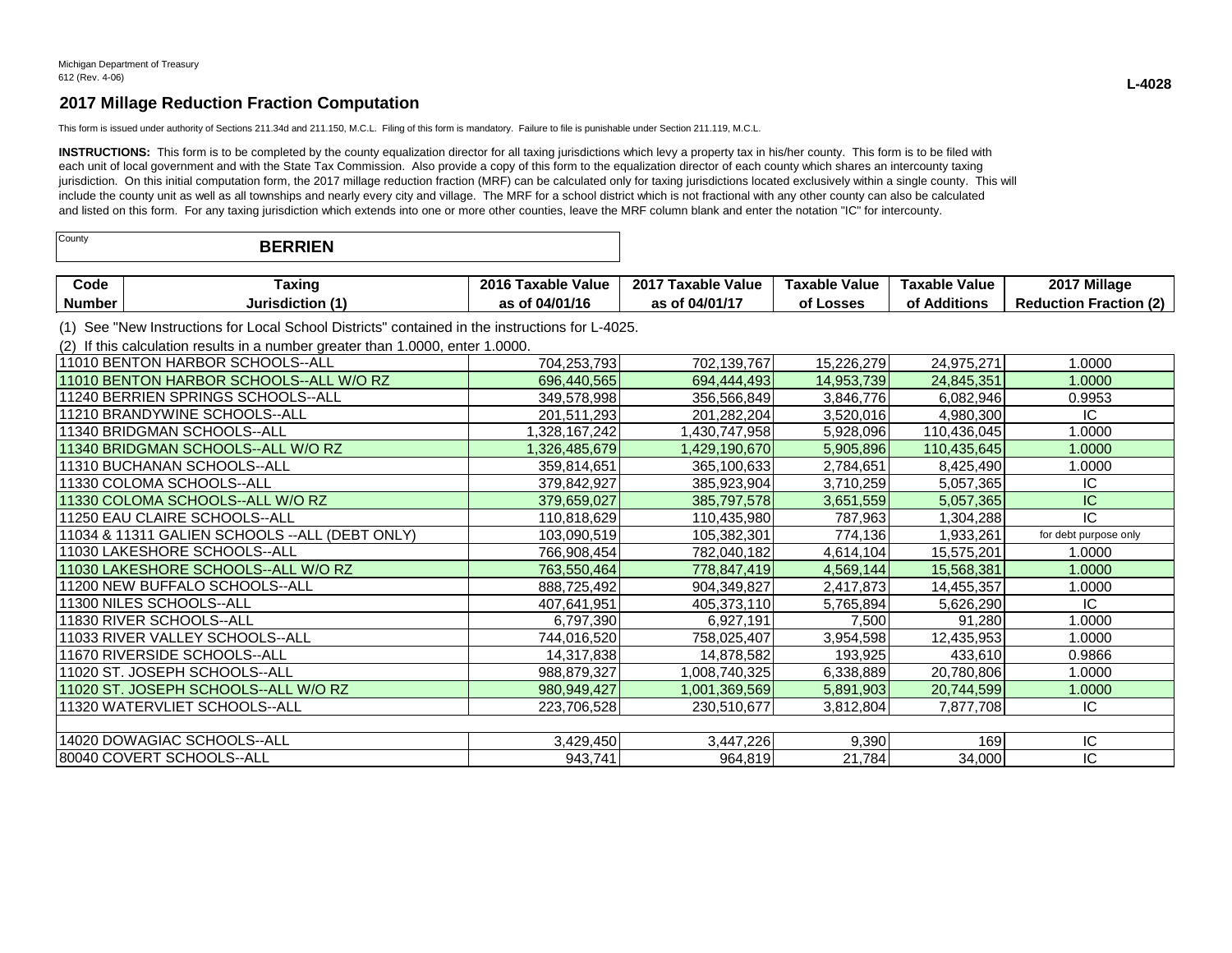This form is issued under authority of Sections 211.34d and 211.150, M.C.L. Filing of this form is mandatory. Failure to file is punishable under Section 211.119, M.C.L.

INSTRUCTIONS: This form is to be completed by the county equalization director for all taxing jurisdictions which levy a property tax in his/her county. This form is to be filed with each unit of local government and with the State Tax Commission. Also provide a copy of this form to the equalization director of each county which shares an intercounty taxing jurisdiction. On this initial computation form, the 2017 millage reduction fraction (MRF) can be calculated only for taxing jurisdictions located exclusively within a single county. This will include the county unit as well as all townships and nearly every city and village. The MRF for a school district which is not fractional with any other county can also be calculated and listed on this form. For any taxing jurisdiction which extends into one or more other counties, leave the MRF column blank and enter the notation "IC" for intercounty.

| County | <b>BERRIEN</b> |  |
|--------|----------------|--|
|--------|----------------|--|

| Code                     | Taxing                         | 2016 Taxable Value | 2017 Taxable Value | <b>Taxable Value</b> | Taxable Value | 2017 Millage                  |
|--------------------------|--------------------------------|--------------------|--------------------|----------------------|---------------|-------------------------------|
| Number                   | Jurisdiction (1)               | as of 04/01/16     | as of 04/01/17     | of Losses            | of Additions  | <b>Reduction Fraction (2)</b> |
|                          |                                |                    |                    |                      |               |                               |
| $- -$                    | <b>BRESA</b>                   | 7,474,981,033      | 7,663,042,596      | 62,876,729           | 238,537,910   | IC.                           |
| $\qquad \qquad \cdots$   | <b>BRESA W/O RZ</b>            | 7,454,014,452      | 7,643,100,189      | 62,031,343           | 238, 364, 563 | IС                            |
| $\overline{\phantom{a}}$ | LEWIS CASS ISD                 | 3,429,450          | 3,447,226          | 9,390                | 169           | IC                            |
| $\overline{\phantom{a}}$ | VAN BUREN ISD                  | 943,741            | 964,819            | 21,784               | 34,000        | ΙC                            |
| $\overline{\phantom{a}}$ | LAKE MICHIGAN COLLEGE          | 7,479,354,224      | 7,667,454,641      | 62,907,903           | 238,572,079   | IC                            |
| $- -$                    | LAKE MICHIGAN COLLEGE W/O RZ   | 7,458,387,643      | 7,647,512,234      | 62,062,517           | 238,398,732   | IC.                           |
|                          |                                |                    |                    |                      |               |                               |
| --                       | <b>BERRIEN SPRINGS LIBRARY</b> | 227,980,347        | 233,737,156        | 3,130,983            | 4,954,483     | 0.9917                        |
| --                       | <b>BUCHANAN LIBRARY</b>        | 304,745,489        | 309,457,476        | 2,694,949            | 7,738,214     | 1.0000                        |
| $\overline{\phantom{a}}$ | <b>COLOMA LIBRARY</b>          | 234,216,127        | 239,964,473        | 1,693,897            | 3,856,493     | 0.9937                        |
| $- -$                    | COLOMA LIBRARY W/O RZ          | 234,032,227        | 239,838,147        | 1,635,197            | 3,856,493     | 0.9937                        |
| $- -$                    | <b>DOWAGIAC LIBRARY</b>        | 2,571,526          | 2,585,355          | 9,290                | 169           | IC                            |
| $\overline{\phantom{a}}$ | <b>EAU CLAIRE LIBRARY</b>      | 223,802,695        | 224,875,879        | 1,387,536            | 2,264,633     | 1.0000                        |
| $\overline{\phantom{a}}$ | <b>NEW BUFFALO LIBRARY</b>     | 790,090,433        | 804,114,639        | 2,208,396            | 13,455,757    | 1.0000                        |
| $- -$                    | INILES LIBRARY                 | 526.212.260        | 524,020,640        | 8,421,380            | 9.665.790     | IC                            |
| --                       | ST. JOSEPH CITY DDA            | 26,157,626         | 26,381,625         | 180,363              | 374,088       | 1.0000                        |
| --                       | <b>ST JOSEPH RUBBISH</b>       | 406,204,861        | 413,924,982        | 1,744,391            | 5,621,590     | 0.9995                        |
| $- -$                    | ST JOSEPH RUBBISH W/O RZ       | 404,764,321        | 412,519,300        | 1,743,551            | 5,614,520     | 0.9994                        |